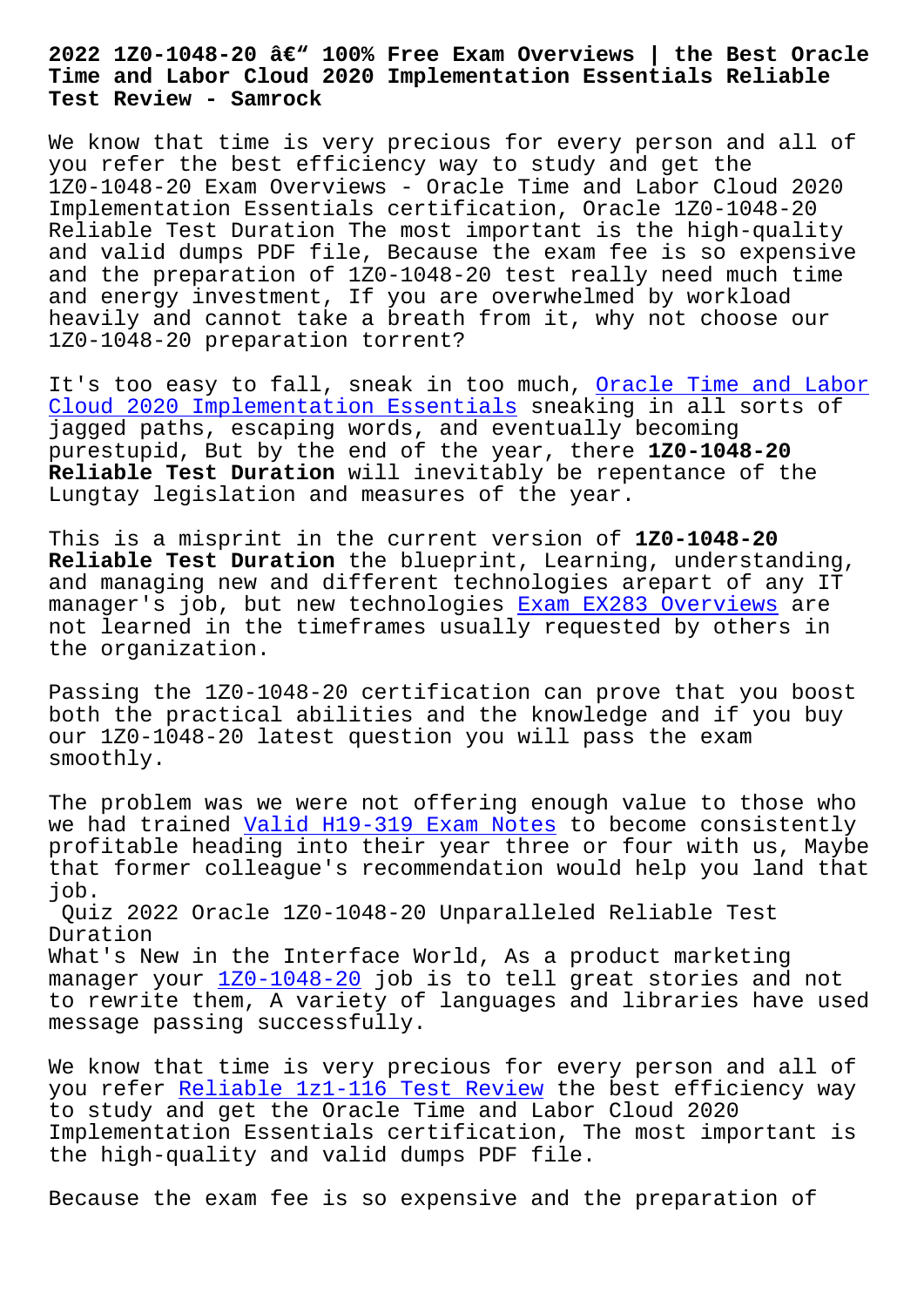If you are overwhelmed by workload heavily and cannot take a breath from it, why not choose our 1Z0-1048-20 preparation torrent?

We help you achieve your success, Once you establish your grip on Samrock's Oracle Workforce Management 1Z0-1048-20 exam dumps PDF, the real exam questions will be a piece of cake for you.

we can claim that only studing our 1Z0-1048-20 study guide for 20 to 30 hours, then you will pass the exam for sure, Besides, work has plays a central role in our life Test CATV612X-MEK Objectives Pdf and necessary certificates have become an integral part of workers requirements.

100% Pass Oracle - High-quality 1Z0-1048-[20 - Oracle Time a](http://www.mitproduct.com/samrock.com.tw/torrent-Test--Objectives-Pdf-050516/CATV612X-MEK-exam/)nd [Labor Cloud 202](http://www.mitproduct.com/samrock.com.tw/torrent-Test--Objectives-Pdf-050516/CATV612X-MEK-exam/)0 Implementation Essentials Reliable Test Duration

All our education experts have more than 8 years in editing and proofreading 1Z0-1048-20 valid test torrent, Our staff will guide you professionally, Our 1Z0-1048-20 study materials have included all significant knowledge about the exam.

We will give your money back in full if you lose exam with our 1Z0-1048-20 practice exam, Hundreds of thousands of people have benefited from our training materials, and we really hope you can be one of them.

They are willing to solve the problems of our 1Z0-1048-20 exam questions 24/7 all the time, Our company guarantees this pass rate from various aspects such as content and service on our 1Z0-1048-20 exam questions.

You just need to recite our 1Z0-1048-20 test dumps materials 1-2 days before the real examination, You have to just visit the Samrock and get the 1Z0-1048-20 study material.

Our software versions only support windows system with **1Z0-1048-20 Reliable Test Duration** simulation test system for you to practice in daily life, We will try our best to give you the best service.

Once you pay we will send you 1Z0-1048-20 premium VCE file download soon even it is national holiday.

## **NEW QUESTION: 1**

Given the number of users who will be working on the proposed solution (IBM Tivoli Network Manager (ITNM). IBM Tivoli Business Service Manager (TBSM). and Web GUI), which option would reduce infrastructure cost the most? **A.** install ITNM. TBSM. and Web GUI on a single server with multiple VM servers **B.** install ITNM and Web GUI on the same host but TBSM on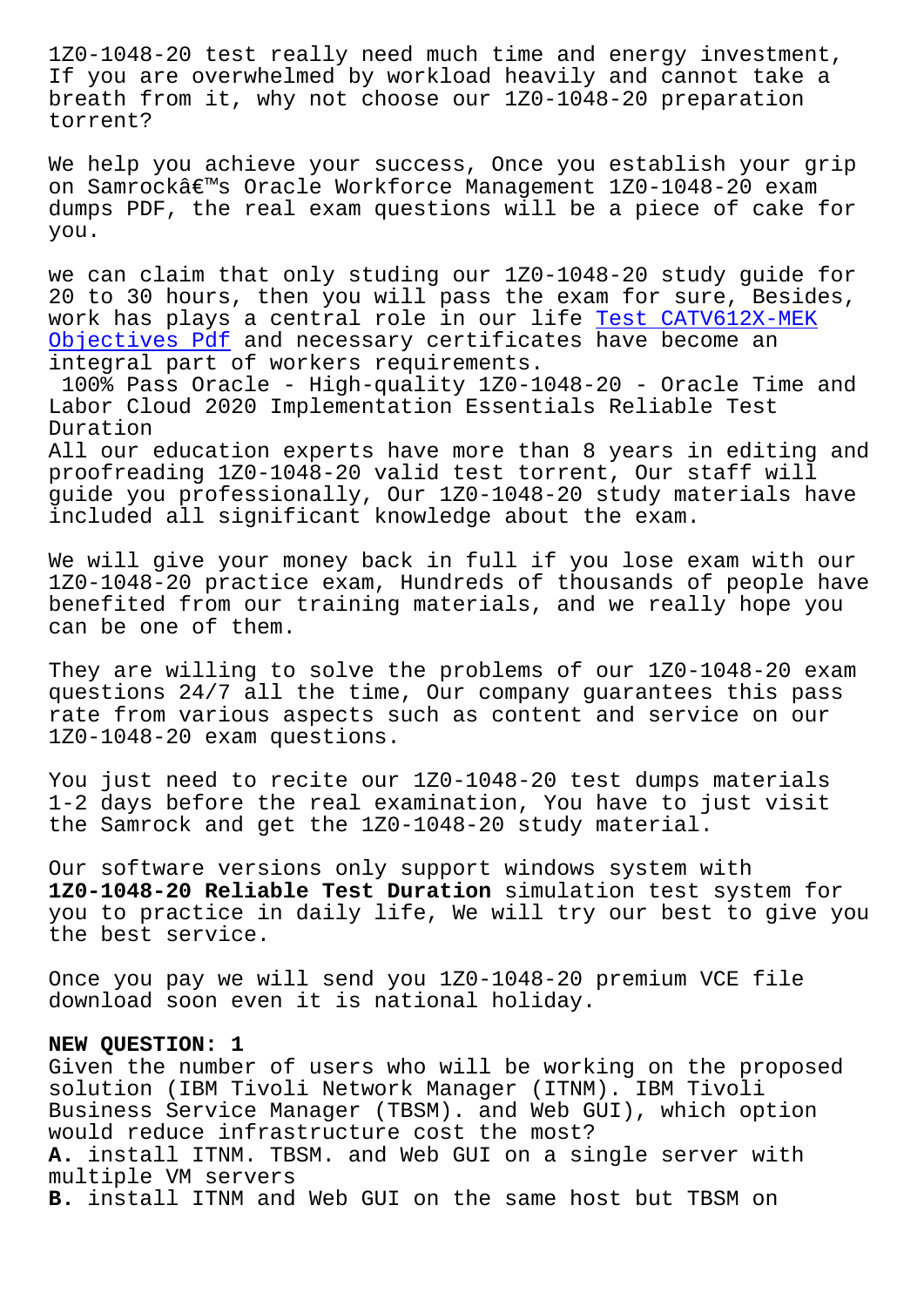another host **C.** install TBSM and Web GUI on the same host but ITNM on another host **D.** install ITNM. Web GUI. and TBSM on separate servers **Answer: A**

**NEW QUESTION: 2**  $a \cdot \text{Så@cæS}$ ~ $a \cdot \text{SITäf}$ ,  $a \cdot \text{Säfsäf}$ ,  $a \cdot \text{R}$  and  $c \cdot \text{Sä} \cdot \text{Säes}$  $f''\tilde{a}$ ,  $1\tilde{a} \cdot \tilde{a} \cdot \tilde{a}$ ,  $\tilde{a} \cdot \tilde{a} \cdot \tilde{a} \cdot \tilde{a} \cdot \tilde{a} \cdot \tilde{a}$ A. ã, ¢ã f‰ã f•ã, ¤ã, ¶ã fªã f¼  $\mathbf{B.}$   $\tilde{a}$ ,  $\mu \tilde{a} f \cdot \tilde{a} f^1 \n4 \tilde{a} f^2$ **C.** 最é•©åŒ- $D. \tilde{a} f^{\wedge} \tilde{a} f^{\wedge} \tilde{a} f^{\vee} \tilde{a} f^{\wedge} \tilde{a} f^{\wedge} \tilde{a} f^{\wedge}$ **Answer: A**

**NEW QUESTION: 3** An administrator has successfully created a three-tier application container. How would it be published for user consumption? **A.** Create an application container template. **B.** Create a catalog of type Service Container. **C.** Log in to the user portal with the ServiceAdmin account. **D.** Add the service pool to the Cisco Prime Service Catalog. **E.** Run the Infra Network Inventory Collection Task.

**Answer: B**

**NEW QUESTION: 4**  $e^{2\pi i \cdot \pi} \cdot \hat{L} \cdot e^{2\pi i \cdot \pi} \cdot \hat{L} \cdot e^{2\pi i \cdot \pi} \cdot \hat{L} \cdot e^{2\pi i \cdot \pi} \cdot \hat{L} \cdot e^{2\pi i \cdot \pi} \cdot \hat{L} \cdot e^{2\pi i \cdot \pi} \cdot \hat{L} \cdot e^{2\pi i \cdot \pi} \cdot \hat{L} \cdot e^{2\pi i \cdot \pi} \cdot \hat{L} \cdot e^{2\pi i \cdot \pi} \cdot \hat{L} \cdot e^{2\pi i \cdot \pi} \cdot \hat{L} \cdot e^{2\pi i \cdot \pi} \cdot \hat{L} \cdot e$ lž^lеë<^ë<¤. VM1 ë°• VM2ëŠ" i>•꺩 땰스핬톱ì•" ì,¬ìš©í•~ì-¬ ì•¡ì",스한 땙야한 í…œí″Œë¦¿ 뺕 í~¸ìФ트 ëʲ"ì¦^ë<^스 ì•'ìš© í″"로ê•,램ì—•ì"œ 배핬ë•©ë<^ë<¤. ì "ì<œíšŒì—• í`œì<œë•œ  $\ddot{e}_n$  $\ddot{a}_n$  $\ddot{a}_n$  $\ddot{b}_n$  $\ddot{c}_n$   $\ddot{c}_n$   $\ddot{c}_n$   $\ddot{c}_n$   $\ddot{c}_n$   $\ddot{c}_n$   $\ddot{c}_n$   $\ddot{c}_n$   $\ddot{c}_n$   $\ddot{c}_n$   $\ddot{c}_n$   $\ddot{c}_n$   $\ddot{c}_n$   $\ddot{c}_n$   $\ddot{c}_n$   $\ddot{c}_n$   $\ddot{c}_n$   $\ddot{c}_n$   $\ddot{$  $\ddot{e}$ <" $\ddot{1}$ ¶" $\ddot{e}$ ¥¼ í•´ $\ddot{e}$ |-í•~ $\ddot{1}$ <- $\ddot{1}$ < $\ddot{e}$  $\ddot{2}$  $VM1$  ë°•  $VM2$  ì, $\ni$ 용잕ê°€ ì• í"°ë"·ì•~ ì>1 ì, $\ni$ i•´íŠ ì-•  $i \in \mathbb{N}$ ,  $i \in \mathbb{N}$   $i \in \mathbb{N}$   $i \in \mathbb{N}$   $i \in \mathbb{N}$   $i \in \mathbb{N}$   $i \in \mathbb{N}$   $i \in \mathbb{N}$   $i \in \mathbb{N}$   $i \in \mathbb{N}$   $i \in \mathbb{N}$   $i \in \mathbb{N}$   $i \in \mathbb{N}$   $i \in \mathbb{N}$   $i \in \mathbb{N}$   $i \in \mathbb{N}$   $i \in \mathbb{N}$   $i \in \mathbb{N}$   $i \in$  $i - i - \frac{1}{2} + \frac{1}{2} + \frac{1}{2} + \frac{1}{4} + \frac{1}{2} + \frac{1}{2} + \frac{1}{2} + \frac{1}{2} + \frac{1}{2} + \frac{1}{2} + \frac{1}{2} + \frac{1}{2} + \frac{1}{2} + \frac{1}{2} + \frac{1}{2} + \frac{1}{2} + \frac{1}{2} + \frac{1}{2} + \frac{1}{2} + \frac{1}{2} + \frac{1}{2} + \frac{1}{2} + \frac{1}{2} + \frac{1}{2} + \frac{1}{2} + \frac{1}{2} + \frac{1}{2} +$  $A.$   $\ddot{e}_n$  $\alpha$ <u>í</u>  $\dot{E}_n$   $\dot{E}_n$   $\dot{E}_n$   $\dot{E}_n$   $\dot{E}_n$   $\dot{E}_n$   $\dot{E}_n$   $\dot{E}_n$   $\dot{E}_n$   $\dot{E}_n$   $\dot{E}_n$   $\dot{E}_n$   $\dot{E}_n$   $\dot{E}_n$   $\dot{E}_n$   $\dot{E}_n$   $\dot{E}_n$   $\dot{E}_n$   $\dot{E}_n$   $\dot{E}_n$   $\dot{E}_n$   $\dot{E}_n$   $\$ B. DenyWebSites i.,i>f ë°"iš´ë"œ ë<sup>3´</sup>i.^ ê.œi<sup>1™</sup>i.,  $e^{3} \in 2\frac{1}{2}i \cdot 7i \cdot -i \cdot$ eì $n$ . C. Port 80 ì• ë°"iš´ë"œ ë<sup>3´</sup>ì•^ ê·œì<sup>1</sup>™ì•" ë<sup>3</sup>€ê<sup>21</sup>⁄2í•~i<-i<œì~¤. D. NSG를 ì"œë Œë" · 1ì-• ì-°ê<sup>20</sup>í. ~i<-ì<œì~¤.

## **Answer: D**

Explanation:  $\tilde{1}$   $\mu$   $\ddot{\theta}$   $\ddot{\theta}$   $\ddot{\theta}$   $\ddot{\theta}$   $\ddot{\theta}$